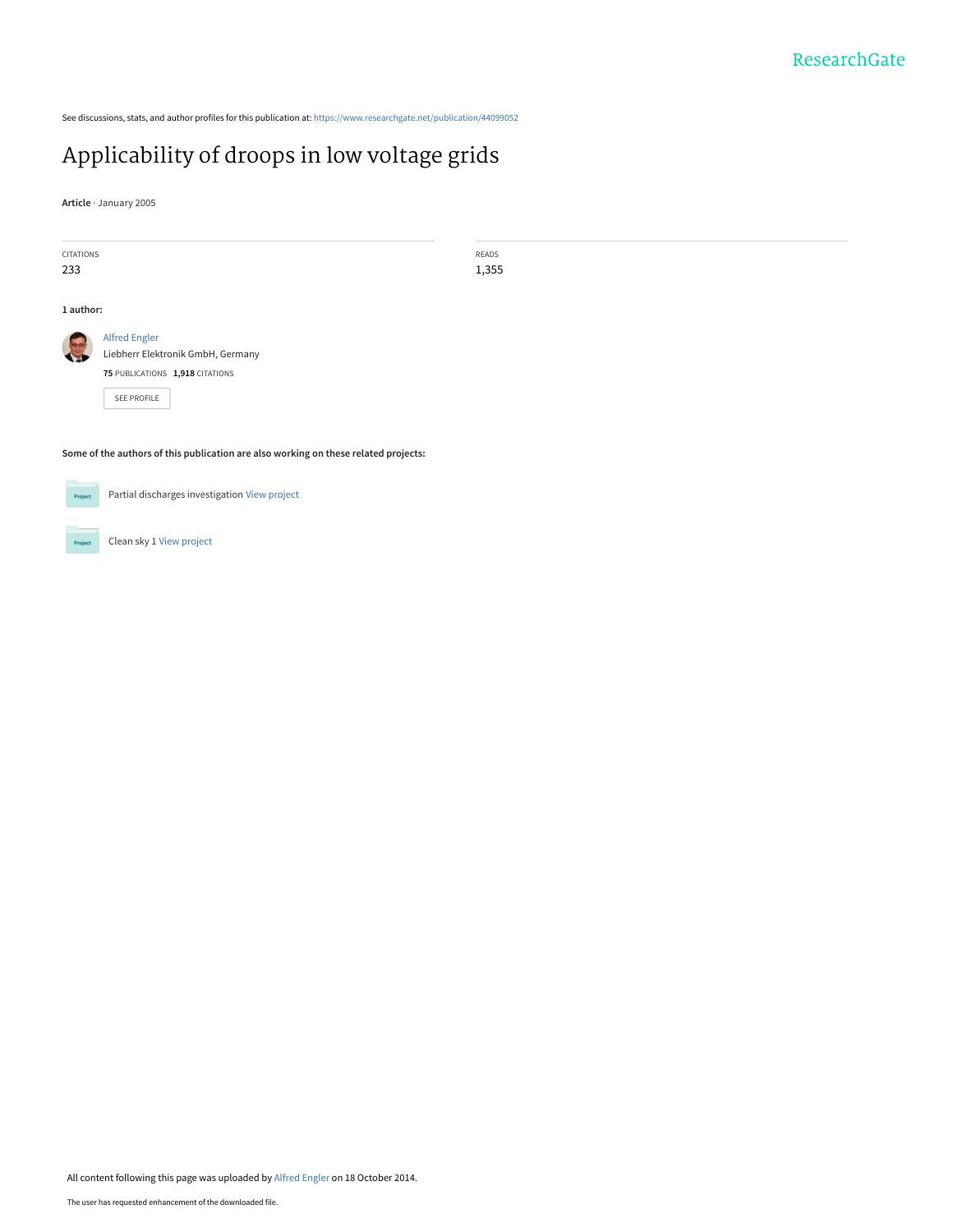# Applicability of droops in low voltage grids

Dr.-Ing. Alfred Engler

*Abstract***— Remote electrification with island supply systems, the increasing acceptance of the microgrids concept and the penetration of the interconnected grid with DER and RES require the application of inverters and the development of new control algorithms. One promising approach is the implementation of conventional f/U-droops into the respective inverters, thus down scaling the conventional grid control concept to the low voltage grid. Despite contradicting line parameters, the applicability of this proceeding is outlined and the boundary conditions are derived.**

*Index Terms***— droops, low voltage grids, micro grids, control, distributed generation, DER, RES, VSI.**

### I. INTRODUCTION

**R** EMOTE electrification with island supply systems, the increasing acceptance of the microgrids concept [1] and increasing acceptance of the microgrids concept [1] and the penetration of the interconnected grid with DER and RES require the application of inverters and the development of new control algorithms.

One promising approach is the implementation of conventional f/U-droops into the respective inverters, thus down scaling the conventional grid control concept to the low voltage grid. By this methodology a superior system architecture is enabled, providing redundancy, enabling expandable distributed systems and avoiding vast communication expense. With the development of the control algorithm  $selfsync^M$  the operability of droops in inverters has been proven.

Being based on conventional droops this control concept can be derived from inductive coupled voltage sources. A voltage source combined with an inductance represents a high voltage line with a stiff grid or a synchronous machine (generator). Here the reactive power is related with the voltage and the active power with the phase shift or respectively with the frequency. This changes with the low voltage line and its resistive character, where reactive power is related with the phase shift and active power with the voltage. Nevertheless the droop concept is still operable due to its "indirect operation", which will be outlined below.

## II. DROOP CONTROL

In expandable distributed inverter systems communication and/or extra cabling can be overcome if the inverters themselves set their instantaneous active and reactive power. In [2], [3] a concept has been developed using reactive power/voltage and active power/frequency droops for the power control of the inverters. The droops are similar to those in utility grids (s. Fig. 1). The supervisory control just provides parameter settings for each component, which comprise the idle frequency, the idle voltage, the slopes of the droops and basic commands. This way expensive control bus systems are replaced by using the grid quantities voltage and frequency for the co-ordination of the components. Such approach results in the following features:

- simple expansion of the system
- increased redundancy, as the system does not rely on a vulnerable bus system
- for optimisation a simple bus system is sufficient
- a simplified supervisory control
- more complex control tasks in the components.

Additional redundancy in grids can be achieved by using voltage source inverters (VSI) in parallel. This approach avoids the master/slave operation. In fact, all VSIs form the grid.

The inverters are coupled via the inductances resulting from their filters for the pulse suppression and of decoupling chokes (s. Fig. 2). But the configuration in Fig. 2 is difficult to handle as will be shown. The active power  $P$  and the reactive power Q of the voltage sources can be calculated as follows:

$$
P_1 = \frac{U_{1,\text{eff}} \cdot U_{2,\text{eff}}}{\omega_{\text{N}}(L_1 + L_2)} \sin \delta \tag{1}
$$

$$
Q_1 = \frac{U_{1,\text{eff}}^2}{\omega_N (L_1 + L_2)} - \frac{U_{1,\text{eff}} \cdot U_{2,\text{eff}}}{\omega_N (L_1 + L_2)} \cos \delta \qquad (2)
$$

A phase shift  $\delta$  between two voltage sources causes active power transmission. Reactive power transmission is due to the voltage difference  $U_1 - U_2$ . Assuming standard values for the inductance  $L_1$  and  $L_2$  results in very sensitive systems, where even smallest deviations of the phase and the magnitude cause high currents between the inverters. This sensitivity is the reason why fixed frequency and fixed voltage controlled inverters can't operate in parallel. There is always a voltage difference due to tolerances of the sensors, references, temperature drift



Fig. 1. Conventional droops in the interconnected grid



Fig. 2. Inductive coupled voltage sources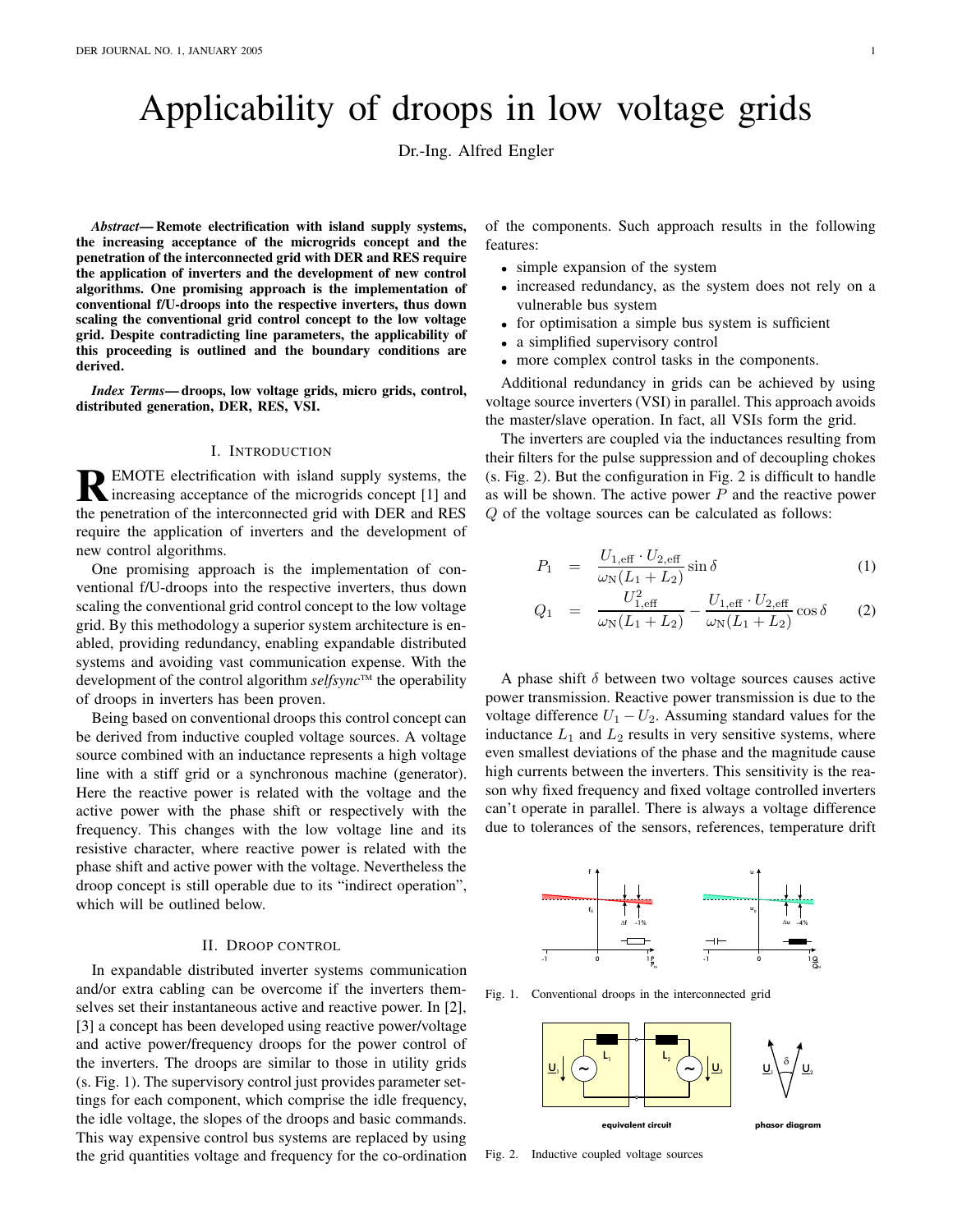and ageing (e. g. 1 - 5%) and also crystals are not equal. The frequency errors of the crystals are integrated over the time, resulting in hazardous angle differences (s. Eq. 1).

The obvious method for implementing frequency droops is to use  $P$  as a function of  $f$ . But in a real system obtaining an accurate measurement of instantaneous frequency is not straight-forward. Measuring instantaneous real power is easier. It has therefore been proposed  $[2]$  a control with  $f$  to be a function of  $P$ : the VSI output power is measured and this quantity is used to adjust its output frequency.



Fig. 3. Control approach *selfsync*<sup>™</sup> by ISET e. V., Kassel, Germany [4]

Firstly this control approach, named *selfsync*™, was implemented into the battery inverter *SunnyIsland*<sup>™</sup> for rural electrification (s. Fig. 4). For an experiment [5] three of these inverters programmed with this scheme were connected on a single phase to an ohmic load, each via a thin low voltage cable. The frequency droop of the inverters denoted by  $L_1, L_2$ in Fig. 5 was set to 1 Hz/rated power. The inverter denoted with  $L_3$  was set to 2 Hz/rated power. It is evident that this method allows  $L_3$  to supply a smaller proportion of power. The load sharing corresponds to the settings.  $L_1$ ,  $L_2$  are equal,  $L_3$  half of it. Noticeable is the phase shift of  $L_3$  to  $L_1$ ,  $L_2$ which is due to the different loading of the cables, causing a slight voltage difference between the inverters, which results in reactive power flow.

The compatibility of  $selfsync^{TM}$  with rotating generators has been shown in [6] and the compatibility with the grid in [7].

#### III. IMPLICATIONS OF LINE PARAMETERS

#### *A. Power transmission in the low voltage grid*

Table I shows the typical line parameters  $R'$ ,  $X'$  and the typical rated current for the high-, medium- and low voltage lines. Assuming inductive coupled voltages sources for representing the droop controlled inverters and the distribution system would be only correct for the high voltage level. A medium voltage line has mixed parameters and the low voltage line is even predominantly resistive.

TABLE I TYPICAL LINE PARAMETERS [8]

| Type of line        | B,           | X'           | $I_N$ | $rac{R'}{Y'}$ |
|---------------------|--------------|--------------|-------|---------------|
|                     | $\Omega$ /km | $\Omega$ /km |       |               |
| low voltage line    | 0.642        | 0.083        | 142   |               |
| medium voltage line | 0.161        | 0.190        | 396   | 0.85          |
| high voltage line   | 0.06         | 0.191        | 580   | 0.31          |



Fig. 4. Two battery inverters *SunnyIsland* ™ by SMA Regelsysteme GmbH, Kassel, Germany operating in parallel (rated power 4.2 kW, clock 16 kHz, coupling inductor 0.8 mH)



Fig. 5. 3 kW steady state operation; load sharing of three *SunnyIslands* TM running in parallel

The active power P and the reactive power Q of resistive coupled voltage sources - here an inverter and a grid - can be calculated as follows with the notation according to Fig. 6:

$$
Q_{inv} = \frac{U_{\text{inv,eff}} \cdot U_{\text{grid,eff}}}{R_{line}} \sin \delta \tag{3}
$$

$$
P_{inv} = \frac{U_{\text{inv,eff}}^2}{R_{line}} - \frac{U_{\text{inv,eff}} \cdot U_{\text{grid,eff}}}{R_{line}} \cos \delta. \tag{4}
$$



Fig. 6. Resistive coupled voltage sources

Eq. 4 reveals that the active power flow and the voltage is linked in the low voltage grid. A phase difference between the voltage sources causes reactive power flow (s. Eq. 3). This fact suggests to use active power/voltage and reactive power/frequency droops - hereinafter called "opposite droops" - in the low voltage grid instead of reactive power/voltage and active power/frequency droops - hereinafter called "conventional droops".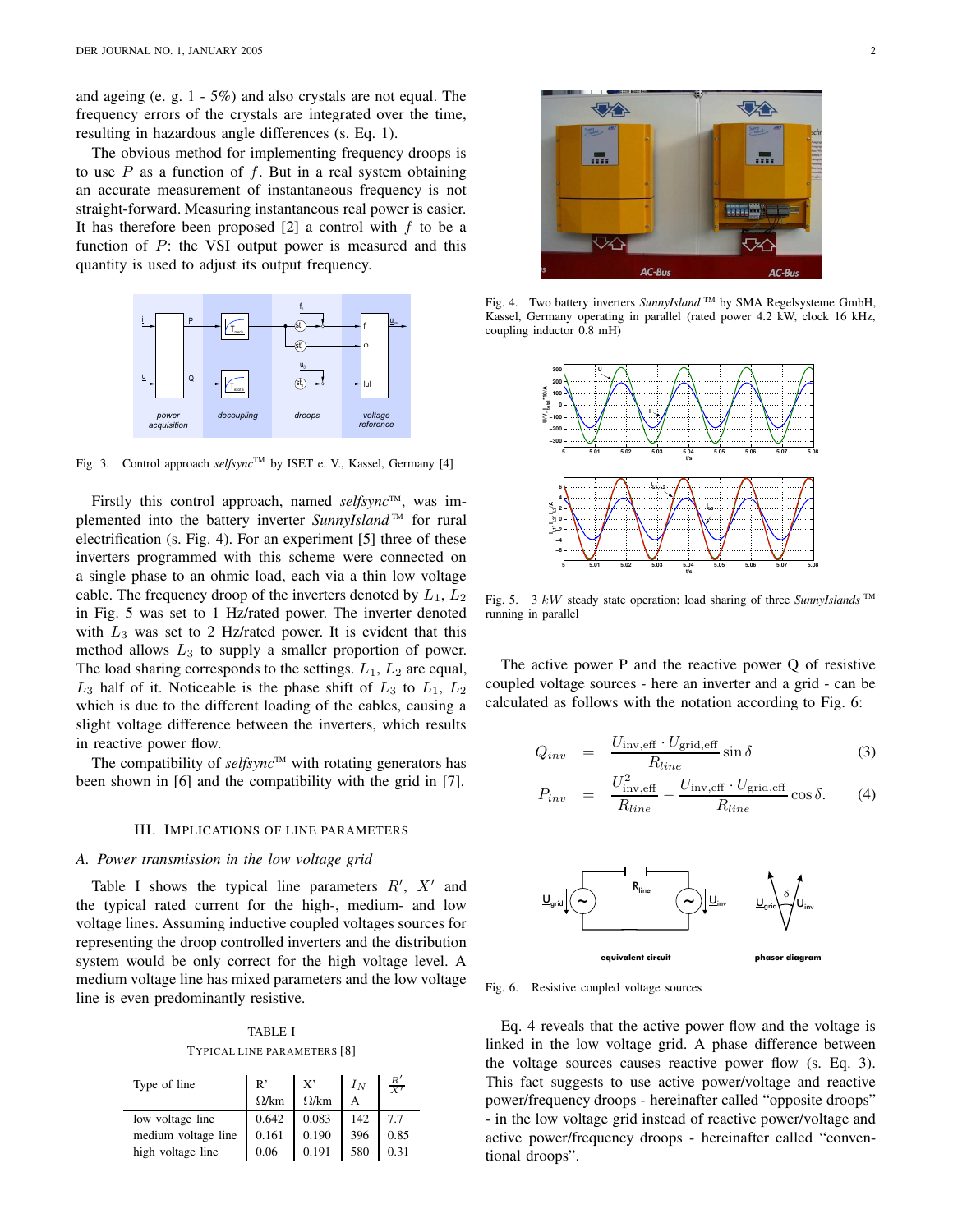DER JOURNAL NO. 1, JANUARY 2005 3

#### *B. Comparison of droop concepts for the low voltage level*

In the following the advantages and disadvantages of using conventional or inverse droops on the low voltage level are discussed. The boundary conditions for applying conventional droops in low voltage grids will be outlined afterwards.

In the low voltage grid the voltage profile is linked with the active power distribution. Reactive power is not suited for voltage control. From a system's view the voltage control and the active power dispatch are the major control issues. Table II shows pros and cons of using these two droop concepts.

TABLE II

| conventional droop | opposite droop |
|--------------------|----------------|
| yes                | no             |
| yes                | no             |
| no                 | yes            |
| yes                | no             |
|                    |                |

As one can see from the Table II the only advantage of using the inverse droops is the direct voltage control. But if one would control the voltage this way, no power dispatch would be possible. Each load would be fully supplied by the nearest generator. As this generally is not possible, voltage deviations would remain in the grid. Using conventional droops results in connectivity to the high voltage level, allows power sharing also with rotating generators and a precise power dispatch. The voltage deviations within the grid depend on the grid layout, which is today's standard.

#### IV. INDIRECT OPERATION OF DROOPS

Basically, the conventional droop is operable in the low voltage grid due to the generator's voltage variability by means of exchanging reactive power. The reactive power of each generator is tuned the way that the resulting voltage profile satisfies the desired active power distribution. In the low voltage grid the reactive power is a function of the phase angle (s. Eq. 3). This is adjusted with the active power / frequency droop. The control sense of the entire loop has to be consistent. Four stable operating points result, two of which make sense, depending on the slopes of the droops.

#### *A. Stable operating points*

In order to derive the operating points of conventional droops in the low voltage grid the power transfer equation Eq. 4 is assessed for stability in a simplified manner. Rearranged for the inverter voltage  $U_{inv}$  with a given power  $P_{inv}$ and a grid voltage  $U_{grid}$  two solutions result from solving the quadratic equation:

$$
U_{inv1,2} = \frac{U_{grid}}{2} \pm \sqrt{\frac{U_{grid}^2}{4} + P_{inv} \cdot R} \quad . \tag{5}
$$

These both have to be taken into account for describing the process.  $U_{inv1}$  is a voltage close to the grid voltage and  $U_{inv2}$ is a slightly negative voltage. This implies a 180◦ phase shift. Therefore in Eq. 6 the factor k is introduced with  $k_1 = 1$  for the first solution and  $k_2 = -1$  for the negative solution. The factor  $k$  is an approximation of the cos-function in Eq. 4:

$$
P_{inv} = \frac{U_{inv1,2} - U_{grid}}{R} \cdot U_{inv1,2} \cdot k_{1,2} \quad . \tag{6}
$$

The inverter power  $P_{inv}$  is adjusted by changing the inverter voltage  $U_{inv}$  with the reactive power:

$$
U_{inv1,2} - U_{grid} = Q_{1,2} \cdot q_{drop} \quad , \tag{7}
$$

which is a function of the angle  $\delta$ :

$$
Q_{1,2} \approx \delta \cdot \frac{U_{inv1,2} \cdot U_{grid}}{R} \quad . \tag{8}
$$

 $\delta$  results from the integral over time of the generators's frequency difference to the grid:

$$
\delta = \int \Delta f \, dt \tag{9}
$$

$$
\Delta f = (P_{set} - P_{inv}) \cdot p_{drop}
$$
 (10)

The integral character of this process ensures the above mentioned precise power distribution. Merging Eq. 6 to 10 and solving for  $P_{inv}$  results in:

$$
P_{inv} = \int P_{set} - P_{inv} dt
$$
  

$$
\cdot \underbrace{\underbrace{p_{drop} \cdot q_{drop} \cdot k_{1,2} \cdot U_{grid} \cdot U_{inv1,2}^2}_{R^2}}_{= C}, (11)
$$

which describes a first order lag with the solution:

$$
P_{inv} = P_{set}(1 - e^{-C \cdot t}) \quad . \tag{12}
$$

The simplicity of this solution is mainly due to regarding  $U_{inv}$ as time-invariant and the neglect of the power acquisition's dynamic. Eq. 12 only becomes stable if the constant  $C$  is positive, which requires

$$
p_{drop} \cdot q_{drop} \cdot k_{1,2} > 0 \quad . \tag{13}
$$

The four stable operating points can be derived from Eq. 13 and are summarised in Table III.

TABLE III STABLE OPERATING POINTS OF CONVENTIONAL DROOPS IN THE LOW VOLTAGE GRID

| case | description   | $p_{drop}$ | $q_{drop}$ | $\kappa$ | comment     |
|------|---------------|------------|------------|----------|-------------|
|      | inverse conv. | pos.       | pos.       |          | allowed     |
| 2    | conv.         | neg.       | neg.       |          | allowed     |
| 3    |               | pos.       | neg.       | $-1$     | not allowed |
| 4    |               | neg.       | pos.       | $-1$     | not allowed |

Case 1 and 2 (the inverse conventional and the conventional droop) are characterised by the same sign of both droop factors. This requires  $k$  to be 1, which results in an inverter voltage which is near the grid voltage (s. Eq. 5). Only little reactive power is needed to tune the voltage, whereas in case 3 and 4 huge reactive power is needed. Even worse, the inverter power and a huge amount of grid power is dissipated in the line. Therefore case 3 and 4 is not allowed.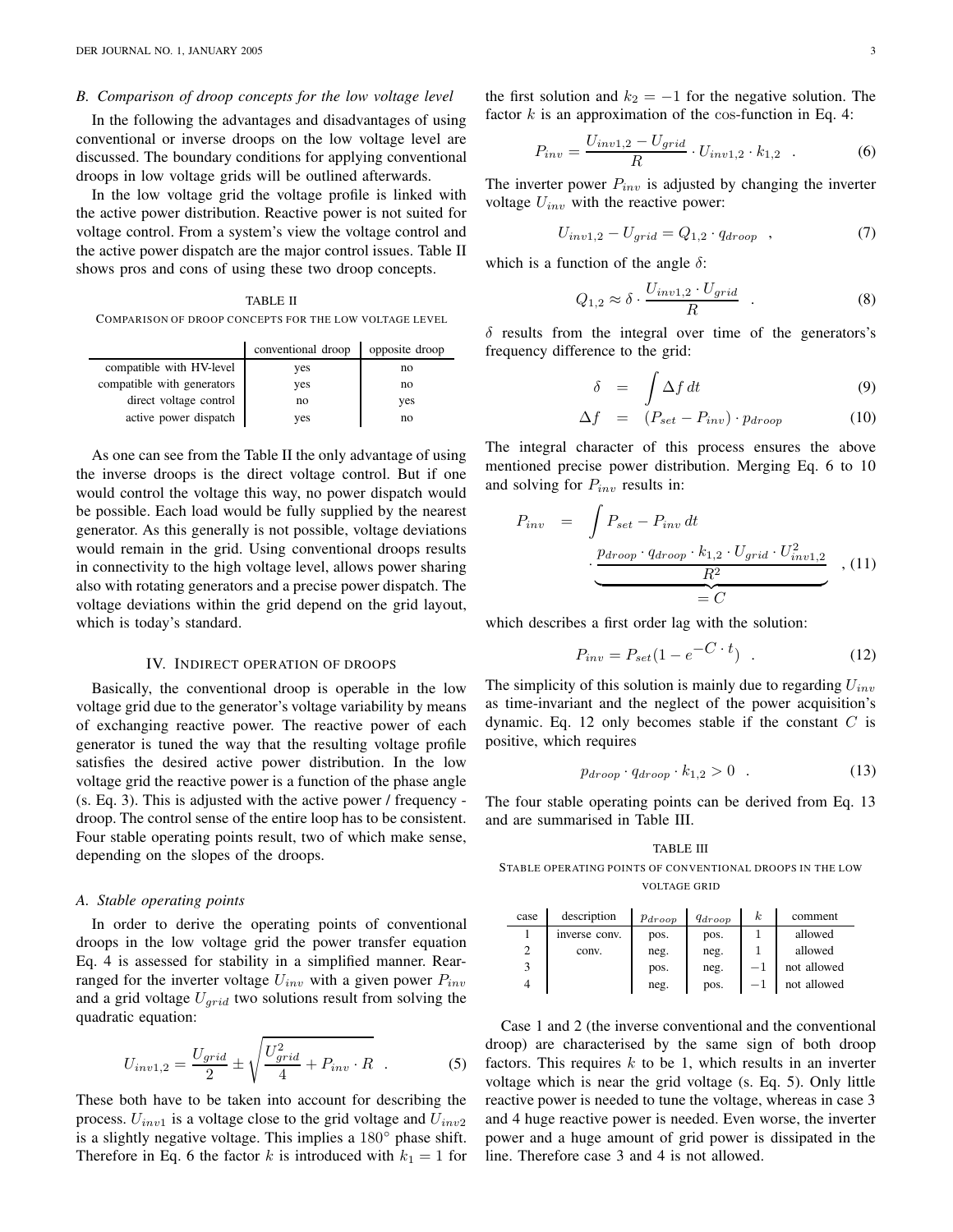

Fig. 7. Case 1: Inverse conventional droops

# *B. Simulation*

Following the plots of the inverter voltage  $U_{inv}$ , the grid voltage  $U_{grid}$  and the voltage drop across the line  $U_{line}$  are depicted for all four cases in Table III with an injected inverter power of 10 kW. They were computed with the simulation tool SIMPLORER<sup>™</sup>. A single phase system is modelled assuming a line resistance of 0.5  $\Omega$ . This corresponds to about 1 km line length.

*1) Case 1:* Principally Case 1 (s. Fig. 7) operates satisfactorily. 3.3  $kVar$  reactive power is needed for tuning the inverter's voltage. The current (s. course of  $U_{line}$ ) lags the grid voltage  $U_{grid}$ . Thus the inverter is loaded inductively and according to the reactive power / voltage-droop its voltage is increased. But the droops of this case would not work with the interconnected grid or rotating generators, as they are inverse to the conventional droops.

*2) Case 2:* Case 2 in Fig. 8 demonstrates the operability of the conventional droops in the low voltage grid. Here  $-3.3$  kV ar reactive power is needed for tuning the inverter's voltage. The current (s. course of  $U_{line}$ ) leads  $U_{grid}$ , thus loading the inverter capacitively in order to increase the voltage. According to the active power / frequency-droop and the setting of the idle frequency exactly  $10.0 \; kW$  is fed into the grid

*3) Case 3:* In Fig. 9 the operation at a stable but not allowed operating point is depicted. It is characterised by huge currents. The inverter also injects exactly 10  $kW$  but 72  $kVar$  reactive power would be needed. The corresponding currents would cause a huge voltage drop across the line with losses, which are bigger than the injected active power of the inverter itself.

*4) Case 4:* Case 4 in Fig. 10 is almost the same as Case 3. - 72  $kVar$  is required instead of 72  $kVar$  (s. also Fig. 9).



Fig. 8. Case 2: Conventional droops



(a) droops with positive  $p_{drop}$  and negative  $q_{drop}$ 



Fig. 9. Case 3: not allowed

#### *C. Choice of droops*

It can be concluded that the conventional droops of the interconnected grid (case 2) are the right choice for the low voltage grid. They provide a reasonable operating point and the advantages listed in Table II.

#### V. COMPENSATION FOR LINES

With regard to losses and inverter utilisation the necessity of reactive power for tuning the voltage of inverters in the low voltage grid is undesirable. Nevertheless, in order to reduce the required reactive power a partial compensation for the lines